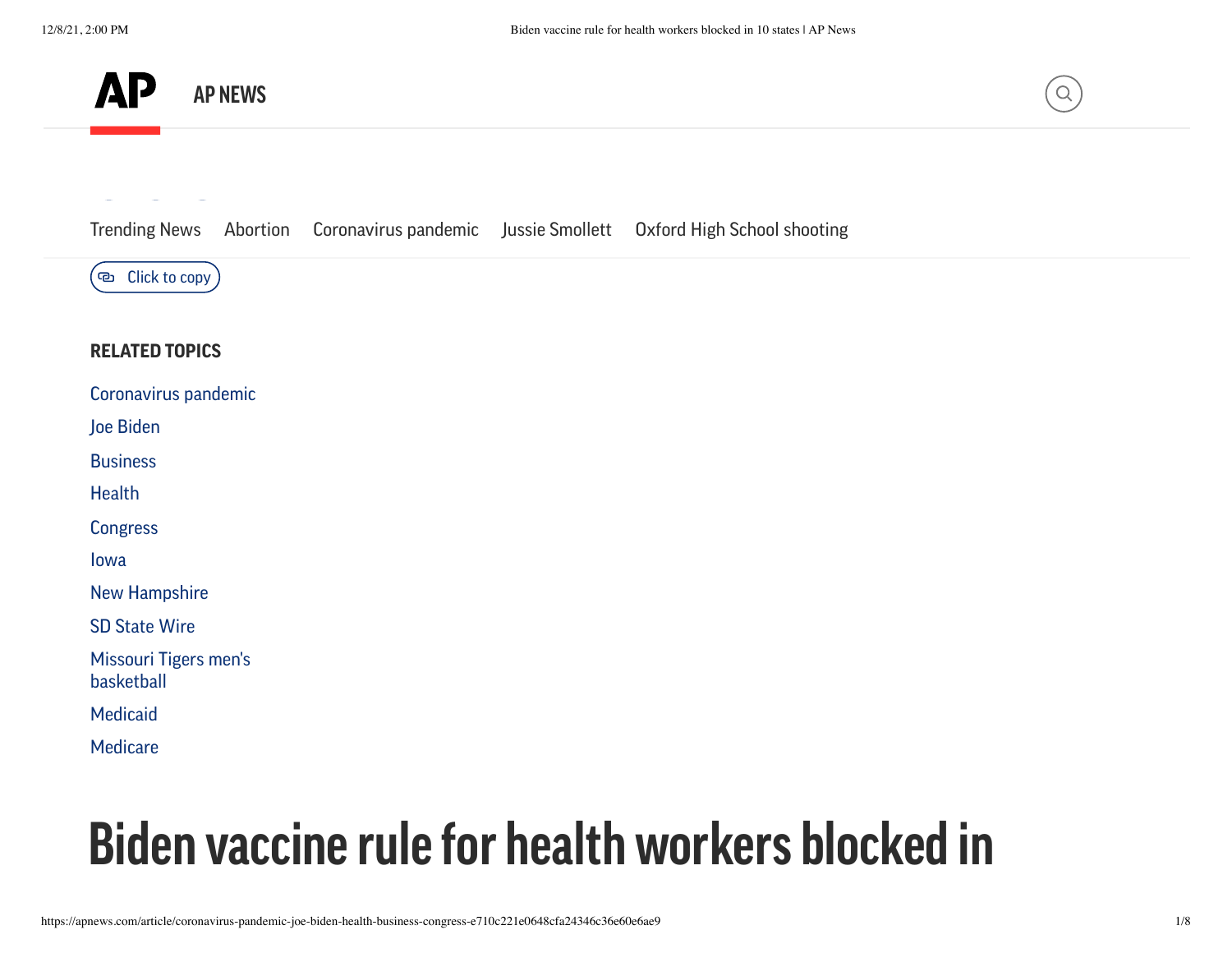## **[10](https://apnews.com/) states AP NEWS**

By DAVID A. LIEB November 30, 2021

[Trending](https://apnews.com/hub/trending-news?utm_source=apnewsnav&utm_medium=featured) News [Abortion](https://apnews.com/hub/abortion?utm_source=apnewsnav&utm_medium=featured) [Coronavirus](https://apnews.com/hub/coronavirus-pandemic?utm_source=apnewsnav&utm_medium=featured) pandemic Jussie [Smollett](https://apnews.com/hub/jussie-smollett?utm_source=apnewsnav&utm_medium=featured) Oxford High School [shooting](https://apnews.com/hub/oxford-high-school-shooting?utm_source=apnewsnav&utm_medium=featured)



JEFFERSON CITY, Mo. (AP) — A federal judge on Monday blocked President Joe Biden's [administration](https://apnews.com/article/coronavirus-pandemic-joe-biden-business-lifestyle-health-c6c9d651f631464e168f7a47b6e353bf) from enforcing a coronavirus vaccine mandate on thousands of health care workers in 10 states that had brought the first legal challenge against the requirement.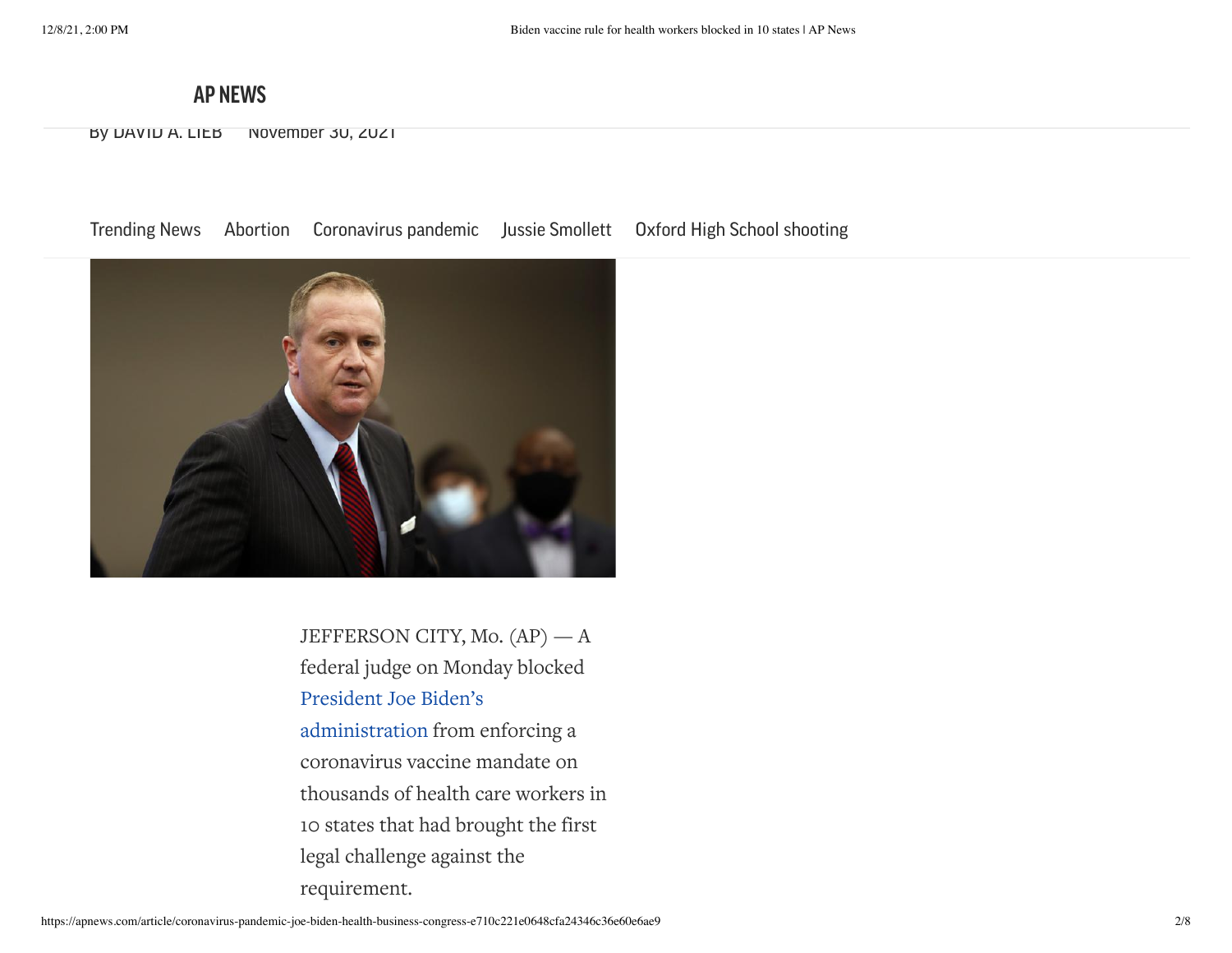|                      |          | istosi sos intousonso or intousoniu  |  |                                    |
|----------------------|----------|--------------------------------------|--|------------------------------------|
|                      |          |                                      |  |                                    |
|                      |          | had no clear authority from          |  |                                    |
|                      |          | Congress to enact the vaccine        |  |                                    |
| <b>Trending News</b> | Abortion | Coronavirus pandemic Jussie Smollett |  | <b>Oxford High School shooting</b> |
|                      |          | programs for the elderly, disabled   |  |                                    |
|                      |          | and poor.                            |  |                                    |
|                      |          | The preliminary injunction by St.    |  |                                    |
|                      |          | Louis-based U.S. District Judge      |  |                                    |
|                      |          | Matthew Schelp applies to a          |  |                                    |
|                      |          | coalition of suing states that       |  |                                    |
|                      |          | includes Alaska, Arkansas, Iowa,     |  |                                    |
|                      |          | Kansas, Missouri, Nebraska, New      |  |                                    |
|                      |          | Hampshire, North Dakota, South       |  |                                    |
|                      |          | Dakota and Wyoming. All those        |  |                                    |
|                      |          | states have either a Republican      |  |                                    |
|                      |          | attorney general or governor.        |  |                                    |
|                      |          | Similar lawsuits also are pending in |  |                                    |
|                      |          | other states.                        |  |                                    |
|                      |          | The federal rule requires COVID-19   |  |                                    |
|                      |          | vaccinations for more than 17        |  |                                    |
|                      |          | million workers nationwide in about  |  |                                    |
|                      |          | 76,000 health care facilities and    |  |                                    |
|                      |          | home health care providers that get  |  |                                    |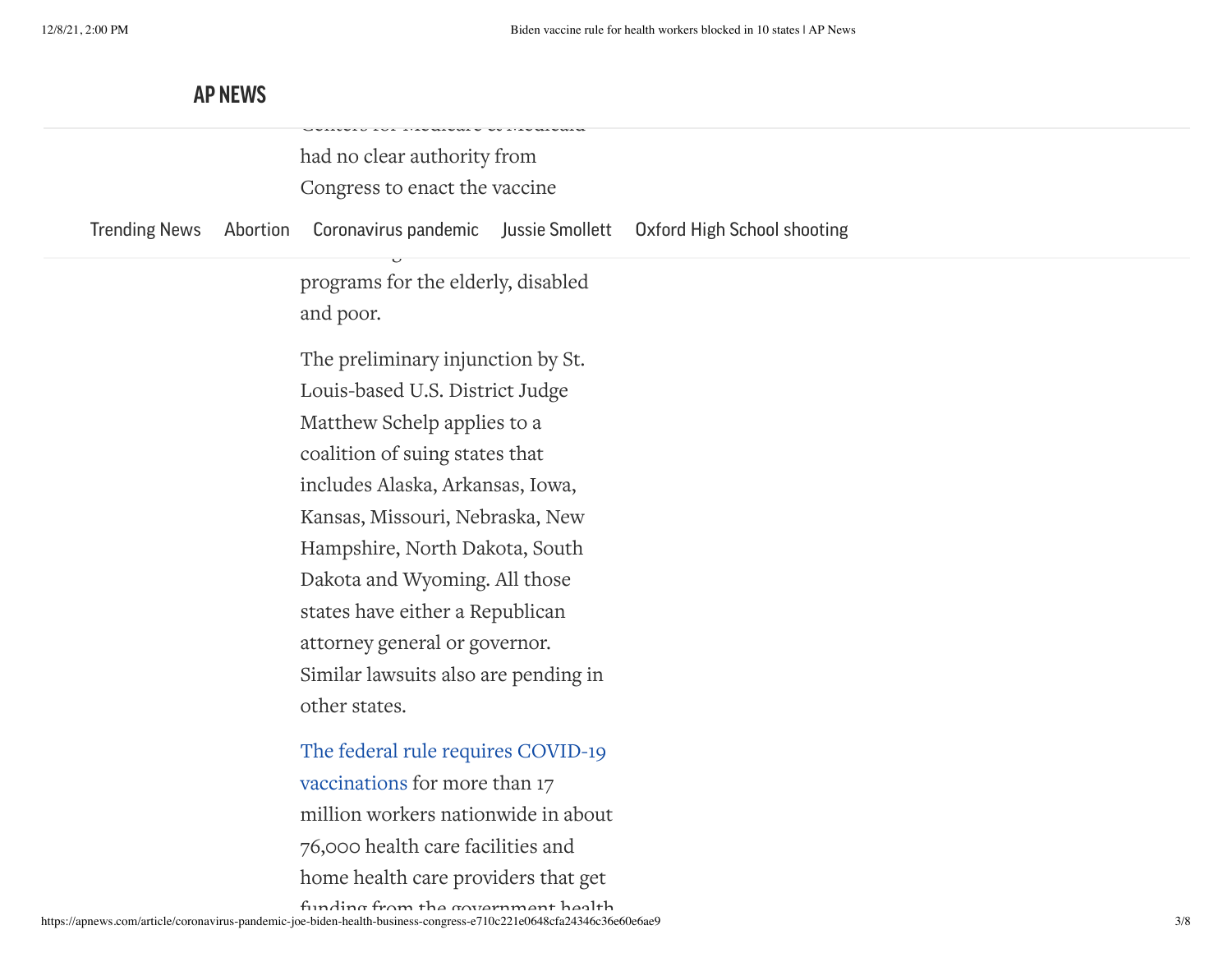the first doctor by Dec. 6 and the second shot by Jan. 4. The court order against the health [Trending](https://apnews.com/hub/trending-news?utm_source=apnewsnav&utm_medium=featured) News [Abortion](https://apnews.com/hub/abortion?utm_source=apnewsnav&utm_medium=featured) [Coronavirus](https://apnews.com/hub/coronavirus-pandemic?utm_source=apnewsnav&utm_medium=featured) pandemic Jussie [Smollett](https://apnews.com/hub/jussie-smollett?utm_source=apnewsnav&utm_medium=featured) Oxford High School [shooting](https://apnews.com/hub/oxford-high-school-shooting?utm_source=apnewsnav&utm_medium=featured) Biden's administration suffered a similar setback for a broader policy. A [federal court](https://apnews.com/article/appeals-court-stays-vaccine-mandate-coronavirus-biden-b235b6fa858bd23b02ab5f9c009428db) previously placed a hold on a separate rule requiring businesses with more than 100 employees to ensure their workers get vaccinated or else wear masks and get tested weekly for the coronavirus. Biden's administration contends federal rules supersede state policies prohibiting vaccine mandates and are essential to slowing the pandemic, which has killed more than 775,000 people in the U.S. About three-fifths of the U.S. population already is fully vaccinated. But the judge in the health care provider case wrote that federal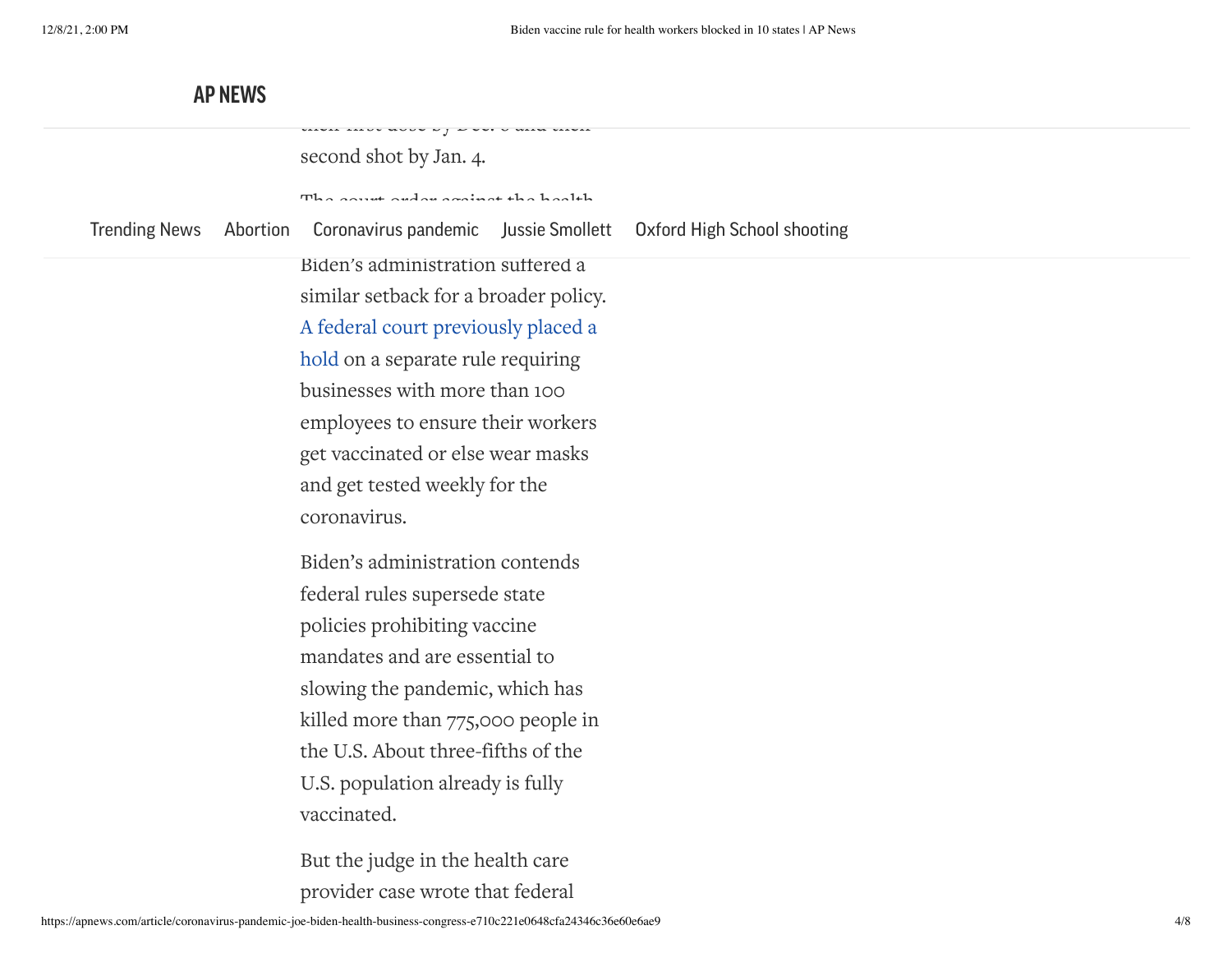|                      |          | $\sim$                                                           |  |
|----------------------|----------|------------------------------------------------------------------|--|
|                      |          | "CMS seeks to overtake an area of                                |  |
|                      |          | المتلأ ومقابضا والقمم المتحفظ الماسم ففقلا وللتد                 |  |
| <b>Trending News</b> | Abortion | Coronavirus pandemic Jussie Smollett Oxford High School shooting |  |
|                      |          | to tederally dictate the private                                 |  |
|                      |          | medical decisions of millions of                                 |  |
|                      |          | Americans. Such action challenges                                |  |
|                      |          | traditional notions of federalism,"                              |  |
|                      |          | Schelp wrote in his order.                                       |  |
|                      |          | Even under an exceedingly broad                                  |  |
|                      |          | interpretation of federal powers,                                |  |
|                      |          | Congress did not clearly authorize                               |  |
|                      |          | CMS to enact "this politically and                               |  |
|                      |          | economically vast, federalism-                                   |  |
|                      |          | altering, and boundary-pushing                                   |  |
|                      |          | mandate," wrote Schelp, who was                                  |  |
|                      |          | appointed to the bench by former                                 |  |
|                      |          | President Donald Trump.                                          |  |
|                      |          |                                                                  |  |
|                      |          | While a vaccine requirement might                                |  |
|                      |          | make sense for long-term care                                    |  |
|                      |          | facilities, Schelp wrote, CMS lacks                              |  |
|                      |          | evidence for imposing it on other                                |  |
|                      |          | health care providers and ignored                                |  |
|                      |          | evidence that the mandate could                                  |  |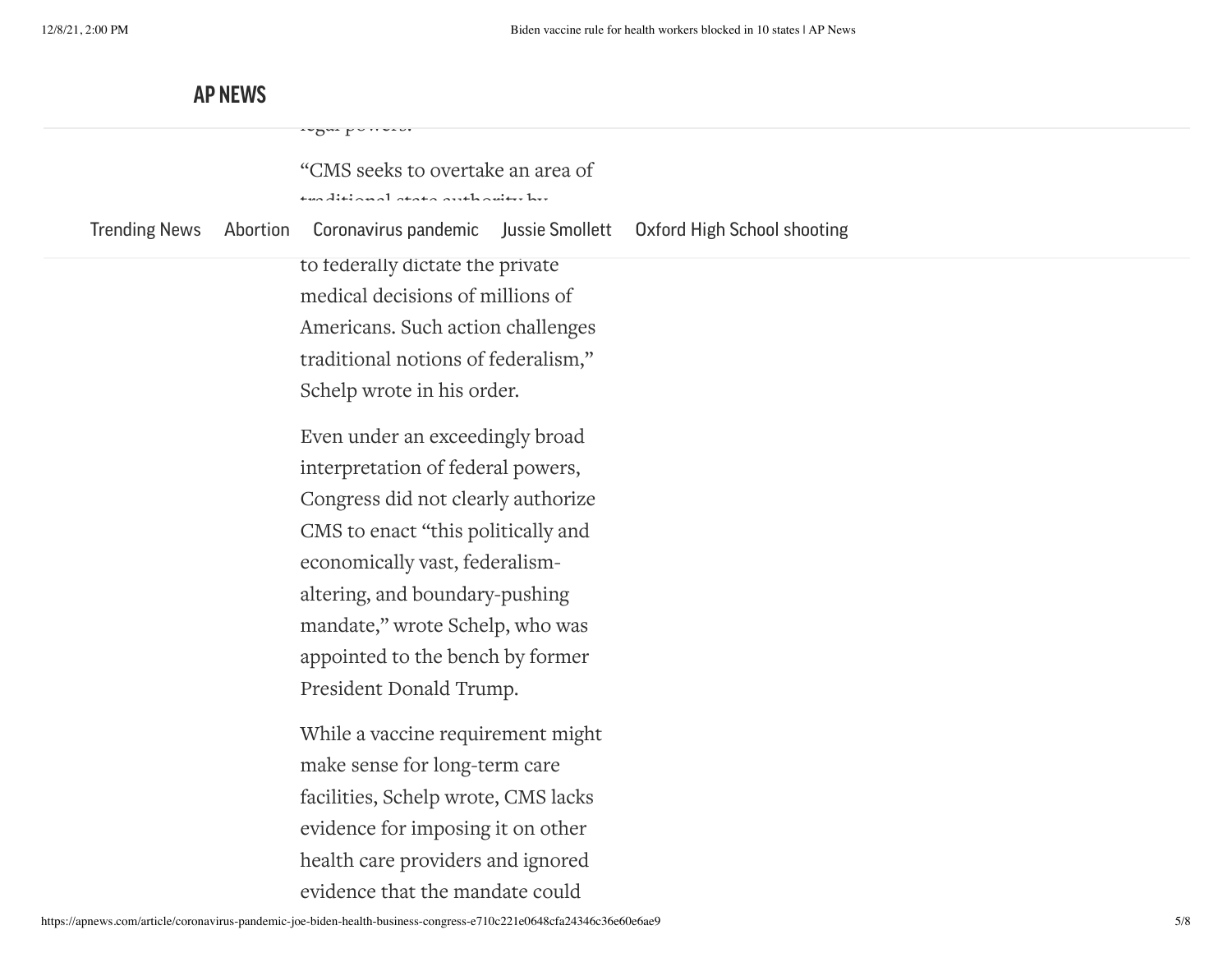comment requirements when issuing the emergency rule, which

by passed notice

[Trending](https://apnews.com/hub/trending-news?utm_source=apnewsnav&utm_medium=featured) News [Abortion](https://apnews.com/hub/abortion?utm_source=apnewsnav&utm_medium=featured) [Coronavirus](https://apnews.com/hub/coronavirus-pandemic?utm_source=apnewsnav&utm_medium=featured) pandemic Jussie [Smollett](https://apnews.com/hub/jussie-smollett?utm_source=apnewsnav&utm_medium=featured) Oxford High School [shooting](https://apnews.com/hub/oxford-high-school-shooting?utm_source=apnewsnav&utm_medium=featured)

hesitancy CMS acknowledges is so

daunting."

A CMS spokesperson said the agency was reviewing the court order.

"Staff in any health care setting who remain unvaccinated pose both direct and indirect threats to patient safety and population health," CMS said in a statement Monday. "That is why it is critical for health care providers to ensure their staff are vaccinated against COVID-19."

Missouri Attorney General Eric Schmitt, who spearheaded the lawsuit, said the ruling "pushes back on the overreach of power" by those who are "using the coronavirus as a tool" for control over people.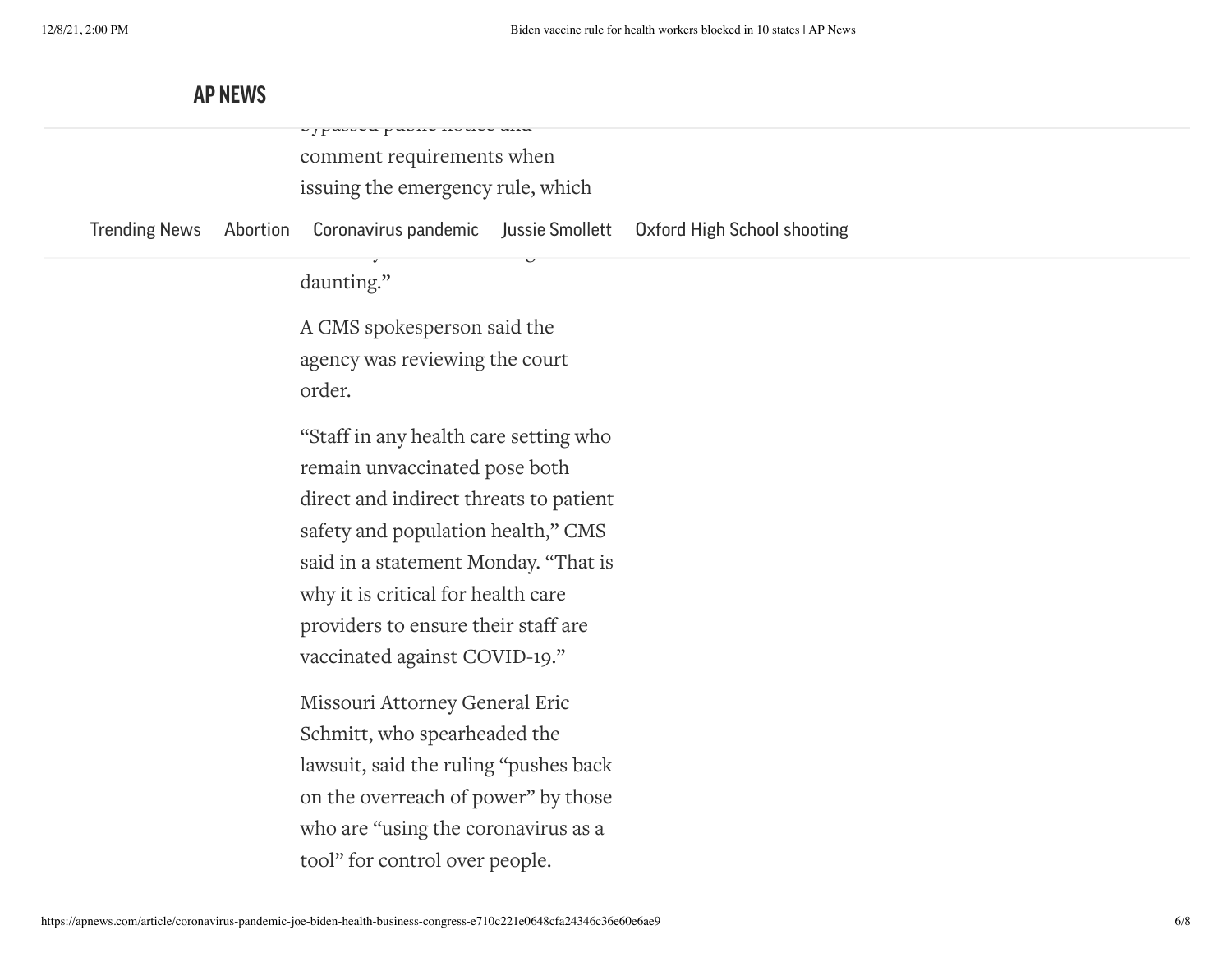|  | PAMOUM MAU UUMAU AMAAAHI ATUTI<br>Hampshire Gov. Chris Sununu said<br>"nursing homes were at risk of                                             |  |                                    |
|--|--------------------------------------------------------------------------------------------------------------------------------------------------|--|------------------------------------|
|  | Trending News Abortion Coronavirus pandemic Jussie Smollett                                                                                      |  | <b>Oxford High School shooting</b> |
|  | Iowa Gov. Kim Reynolds said the<br>vaccine is the best defense against<br>COVID-19, but medical providers<br>"deserve the freedom and ability to |  |                                    |
|  | make their own informed health<br>care decisions."                                                                                               |  |                                    |



#### **AP NEWS**

Top [Stories](https://apnews.com/hub/ap-top-news)

[Video](https://apnews.com/hub/videos)

[Contact](mailto:support@apnews.com) Us

## Cookie Settings

#### **DOWNLOAD AP NEWS**

Connect with the definitive source for global and local news